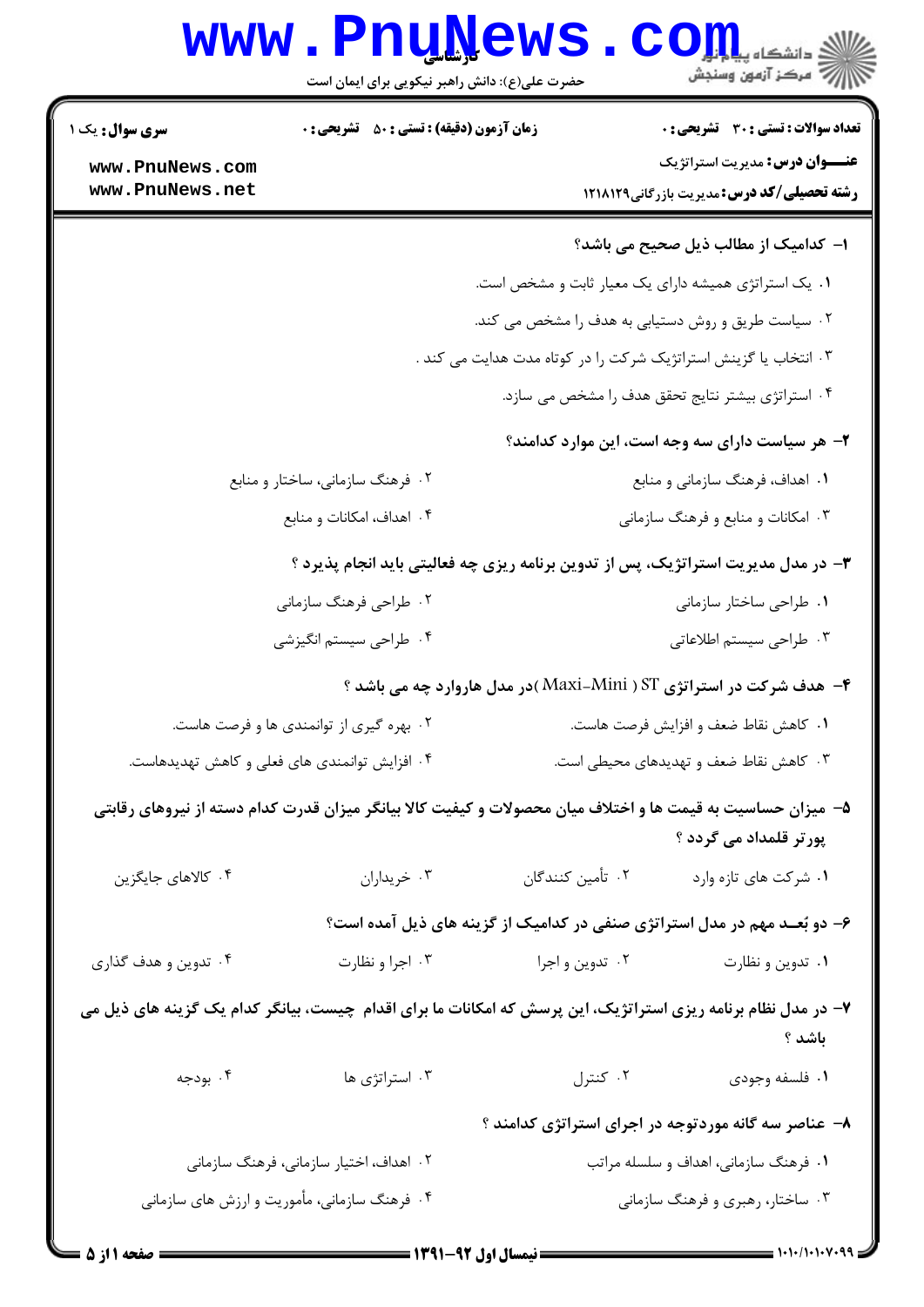|                                                                                                              | <b>LUAN</b><br>حضرت علی(ع): دانش راهبر نیکویی برای ایمان است                              |                     | دانشگاه پ <b>یا با تار</b><br>رِ آزمون وسنڊش                                                                                              |  |  |
|--------------------------------------------------------------------------------------------------------------|-------------------------------------------------------------------------------------------|---------------------|-------------------------------------------------------------------------------------------------------------------------------------------|--|--|
| <b>سری سوال : ۱ یک</b>                                                                                       | <b>زمان آزمون (دقیقه) : تستی : 50 ٪ تشریحی : 0</b>                                        |                     | <b>تعداد سوالات : تستي : 30 ٪ تشريحي : 0</b>                                                                                              |  |  |
| www.PnuNews.com                                                                                              |                                                                                           |                     | <b>عنـــوان درس:</b> مدیریت استراتژیک                                                                                                     |  |  |
| www.PnuNews.net                                                                                              |                                                                                           |                     | <b>رشته تحصیلی/کد درس:</b> مدیریت بازرگانی1۲۱۸۱۲۹                                                                                         |  |  |
| ۹- آرزیابی نقاط قوت وضعف داخلی و ارزیابی فرصتها و تهدیدات محیطی در مدل مینتزبرگ تحت تاثیر کدام عوامل می باشد |                                                                                           |                     |                                                                                                                                           |  |  |
|                                                                                                              |                                                                                           |                     | ٠١ باورهای مدير ، ارزشهای اجتماعی                                                                                                         |  |  |
|                                                                                                              |                                                                                           |                     | ۰۲ تکنیکهای آماری ، سیستمهای اطلاعاتی ،فرهنگ سازمانی                                                                                      |  |  |
|                                                                                                              |                                                                                           |                     | ۰۳ ساختار غیررسمی ، ارزشهای اجتماعی ، انتخاب استراتژی مناسب ، فرهنگ سازمانی                                                               |  |  |
|                                                                                                              |                                                                                           |                     | ۰۴ فرهنگ سازمانی ، ارزیابی و اجرای استراتژی مناسب                                                                                         |  |  |
|                                                                                                              |                                                                                           |                     | ∙۱− اهداف و استراتژی عملیاتی در زمینه های مدیریتی، مالی، بازاریابی، تولید و غیره در کدامیک از مراحل مدل استراتژیک<br>دیوید مشخص می گردند؟ |  |  |
| ۰۴ تدوین استراتژی                                                                                            | ۰۳ تحلیل استراتژی                                                                         | ٠٢ ارزيابي استراتژي | ٠١. اجرا استراتژى                                                                                                                         |  |  |
|                                                                                                              |                                                                                           |                     | 1۱– در صورتی که تغییرات قابل پیش بینی در محیط مؤسسه رخ دهد، اهداف بلندمدت سازمان باید حائز کدامیک از ویژگی<br>های ذیل باشد؟               |  |  |
| ۰۴ برانگیزاننده                                                                                              | ۰۳ قابل فهم                                                                               | ٠٢ انعطاف پذيري     | ٠١. قابل اندازه گيري                                                                                                                      |  |  |
|                                                                                                              |                                                                                           |                     | ۱۲- کدامیک از انواع استراتژی های ذیل بیانگر تحت مالکیت درآوردن شرکت رقیب می باشد؟                                                         |  |  |
|                                                                                                              | ۰۲ ادغام عمودي رو به پايين                                                                |                     | ٠١. ادغام افقى                                                                                                                            |  |  |
|                                                                                                              | ۰۴ توسعه بازار                                                                            |                     | ۰۳ ادغام عمودي رو به بالا                                                                                                                 |  |  |
|                                                                                                              |                                                                                           |                     | ۱۳- کدامیک از جملات ذیل در مورد استراتژی تنوع ناهمگون صحیح می باشد؟                                                                       |  |  |
|                                                                                                              |                                                                                           |                     | ۰۱ شرکت در این استراتژی، محصولات و خدمات فعلی را به بازارهای متنوع عرضه می کنند.                                                          |  |  |
|                                                                                                              | ۰۲ شرکت در این استراتژی، محصولات و خدمات جدیدی را به بازارهای متنوع عرضه می کند.          |                     |                                                                                                                                           |  |  |
| ۰۳ شرکت در این استراتژی، محصولات و خدمات جدید ولی نامرتبط را به بازار عرضه می کند.                           |                                                                                           |                     |                                                                                                                                           |  |  |
|                                                                                                              | ۰۴ شرکت در این استراتژی، محصولات و خدمات فعلی و در عین حال متنوع را به بازار عرضه می کند. |                     |                                                                                                                                           |  |  |
|                                                                                                              |                                                                                           |                     | ۱۴- در تجزیه و تحلیل شرایط جغرافیایی در امر طراحی استراتژی باید به چه نکاتی توجه نمود ؟                                                   |  |  |
|                                                                                                              | ۰۲ فرصت ها و تهدیدهای مکانی                                                               |                     | ۰۱ نقاط ضعف و قوت مراکز تولید                                                                                                             |  |  |
| ۰۴ میزان دسترسی به منابع و مواد خام                                                                          |                                                                                           |                     | ۰۳ ساختار سیستم های توزیعی                                                                                                                |  |  |
|                                                                                                              |                                                                                           |                     |                                                                                                                                           |  |  |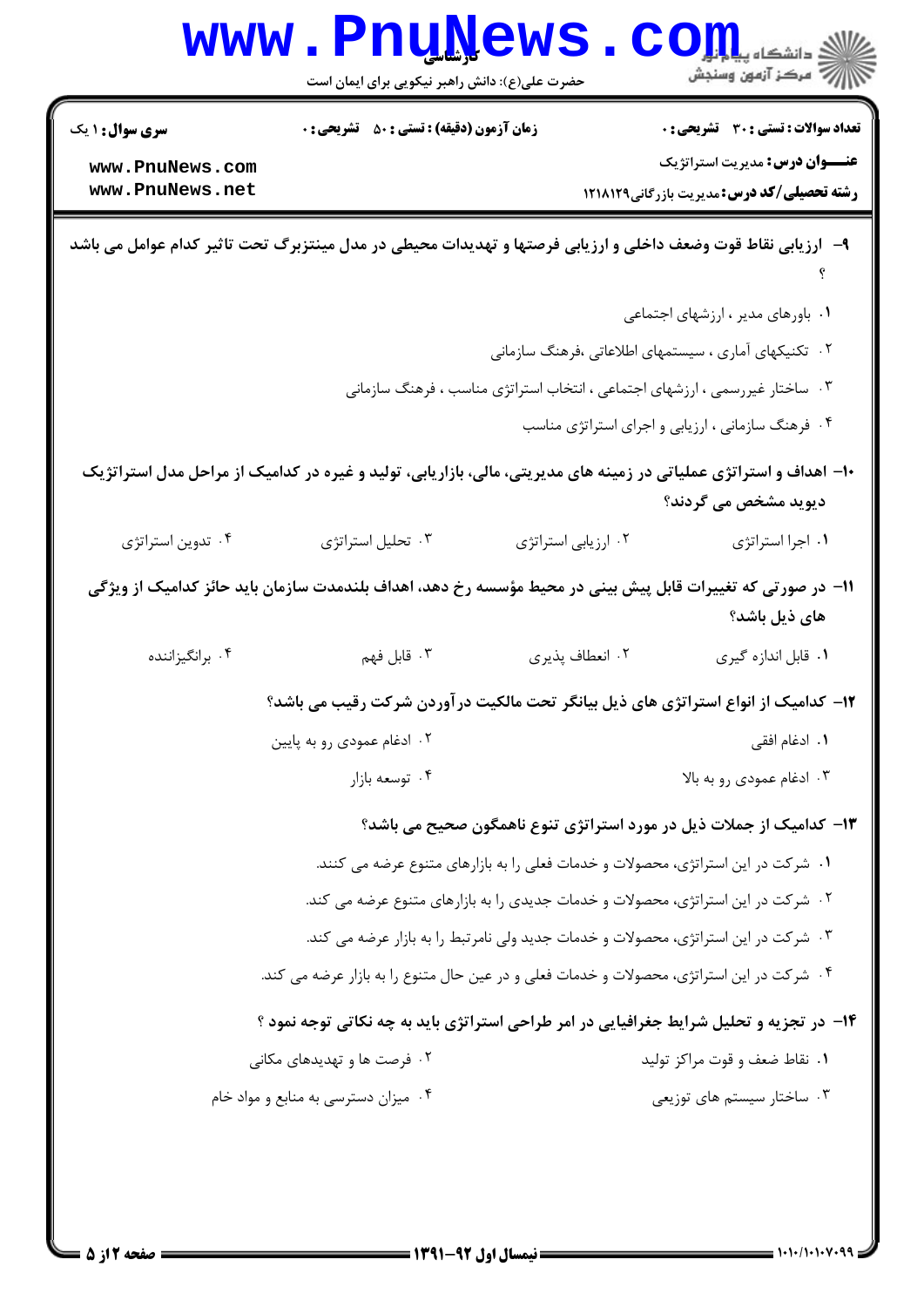| <b>سری سوال : ۱ یک</b>                                               | <b>زمان آزمون (دقیقه) : تستی : 50 ٪ تشریحی : 0</b>                                                         |                                                               | <b>تعداد سوالات : تستی : 30 ٪ تشریحی : 0</b>                |  |
|----------------------------------------------------------------------|------------------------------------------------------------------------------------------------------------|---------------------------------------------------------------|-------------------------------------------------------------|--|
| www.PnuNews.com                                                      |                                                                                                            |                                                               | <b>عنـــوان درس:</b> مدیریت استراتژیک                       |  |
| www.PnuNews.net                                                      |                                                                                                            |                                                               | <b>رشته تحصیلی/کد درس:</b> مدیریت بازرگانی1۲۱۸۱۲۹           |  |
|                                                                      | ۱۵– کدامیک از موارد ذیل از جمله موانع ورود رقبای نوظهور و تازه وارد قلمداد می گردد؟                        |                                                               |                                                             |  |
|                                                                      | ٠١ تمايز محصول<br>۰۲ فرصت ها و تهدیدهای محیطی                                                              |                                                               |                                                             |  |
| ۰۴ سهم اندک بازار                                                    |                                                                                                            |                                                               | ۰۳ هزینه های تبلیغات                                        |  |
|                                                                      | ۱۶– در دسته بندی نیروهای رقابتی، تأمین کنندگان در چه صورتی می توانند دارای قدرت برتر باشند ؟               |                                                               |                                                             |  |
|                                                                      |                                                                                                            | ۰۱ هنگامی که عده آنها در بازار بسیار زیاد باشند.              |                                                             |  |
| ۰۲ هنگامی که کانال های توزیع بازار را به طور گسترده در اختیار دارند. |                                                                                                            |                                                               |                                                             |  |
|                                                                      | ۰۳ هنگامی که محصولات آنها منحصربفرد و یا دست کم متمایز باشد.                                               |                                                               |                                                             |  |
|                                                                      | ۰۴ هنگامی که هزینه های جابجایی از یک کانال توزیع به کانال دیگر بالاتر نباشد.                               |                                                               |                                                             |  |
|                                                                      |                                                                                                            |                                                               | ۱۷– کدامیک از موارد ذیل زمینه ساز رقابت فشرده در بازار است؟ |  |
|                                                                      |                                                                                                            |                                                               | ۰۱ موانع ورود آسان است.                                     |  |
|                                                                      |                                                                                                            | ۰۲ رقبا از نظر استراتژی از پیشینه و شخصیت متفاوتی برخوردارند. |                                                             |  |
|                                                                      |                                                                                                            | ۰۳ هزینه های متغییر بالا باشد و یا محصول فاسد شدنی نباشد.     |                                                             |  |
|                                                                      |                                                                                                            |                                                               | ۰۴ رشد صنعت سربع باشد                                       |  |
|                                                                      | ۱۸- در کدامیک از روش های رقابتی، شرکت های می کوشند در مقابل رقبای خود دارای برتری نسبی جزیی باشند و دایماً | فعالیت ها و امکانات رقابتی آنها را زیر نظر می گیرند؟          |                                                             |  |
| ۰۴ رقابت تدافعي                                                      | ۰۳ رقابت خلاق                                                                                              | ۰۲ رقابت کلّی                                                 | ٠١. رقابت تهاجمي                                            |  |
|                                                                      | ۱۹- کدامیک از جملات ذیل در مورد استراتژی شرکت های ضعیف درست می باشد؟                                       |                                                               |                                                             |  |
|                                                                      |                                                                                                            | ۰۱ به نقاط ضعف استراتژی های رقبا به شدت حمله می کنند.         |                                                             |  |
|                                                                      |                                                                                                            |                                                               | ٠٢ رقابت همه جانبه را انتخاب مي كنند.                       |  |
|                                                                      |                                                                                                            | ۰۳ سعی می کنند در بازار بین المللی برنده باشند                |                                                             |  |
|                                                                      |                                                                                                            | ۰۴ نقاط آسیب پذیر رقبا را در بازار علنی می کند.               |                                                             |  |
|                                                                      | ۲۰- بنا بر تفکر ادگار شاین، علائم، رفتارها و نمادهای فیزیکی در کدام دسته از سطوح فرهنگ سازمانی قرار دارد ؟ |                                                               |                                                             |  |
|                                                                      |                                                                                                            |                                                               |                                                             |  |

 $= 1.1.11.1.1$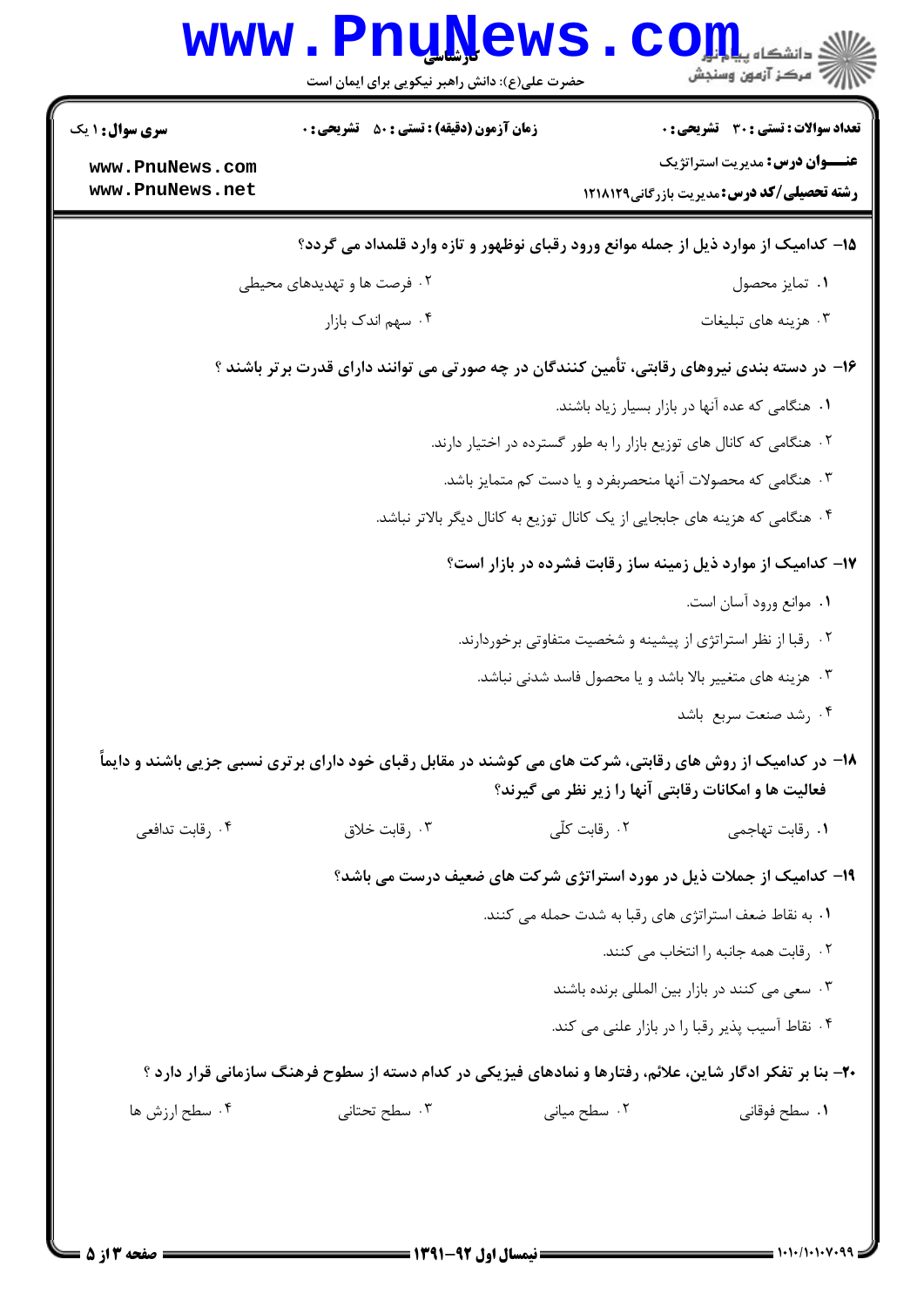|                                                                                                                            | <b>www.PnuNews</b><br>حضرت علی(ع): دانش راهبر نیکویی برای ایمان است |                                                                                                                 | COHL alsails<br>رج مرڪز آزمون وسنڊش                                                        |
|----------------------------------------------------------------------------------------------------------------------------|---------------------------------------------------------------------|-----------------------------------------------------------------------------------------------------------------|--------------------------------------------------------------------------------------------|
| <b>سری سوال : ۱ یک</b>                                                                                                     | <b>زمان آزمون (دقیقه) : تستی : 50 ٪ تشریحی : 0</b>                  |                                                                                                                 | تعداد سوالات : تستي : 30 - تشريحي : 0                                                      |
| www.PnuNews.com<br>www.PnuNews.net                                                                                         |                                                                     |                                                                                                                 | <b>عنـــوان درس:</b> مدیریت استراتژیک<br><b>رشته تحصیلی/کد درس:</b> مدیریت بازرگانی۱۲۱۸۱۲۹ |
| <b>۲۱</b> - در کدام دسته از انواع فرهنگ های سازمانی ذیل، بر تناسب داشتن روحیه افراد به وفاداری و تعهد نسبت به سازمان تأکید |                                                                     |                                                                                                                 | می گردد؟                                                                                   |
| ۰۴ فرهنگ علمی                                                                                                              | ۰۳ فرهنگ سنگری                                                      | ٢. فرهنگ باشگاهی                                                                                                | ۰۱ فرهنگ تیمی                                                                              |
|                                                                                                                            |                                                                     | ۲۲– میزانی که سازمان اهداف و انتظارات عملکرد را به صورت واضح و روشن بیان می دارد، بیانگر کدامیک از ویژگی های    | کلیدی فرهنگ هاست ؟                                                                         |
| ۰۴ الگوهای ارتباطات                                                                                                        | ۰۳ نوآوري فردي                                                      | ۰۲ جهت دهی                                                                                                      | ۰۱ هويت                                                                                    |
| ۲۳- در این نوع از فرهنگ به مسئله درگیری اعضا سازمان در امور و توجه کردن به تغییراتی که به سرعت در محیط خارجی رخ            |                                                                     |                                                                                                                 | می دهد توجه می شود .                                                                       |
|                                                                                                                            | ۲. فرهنگ مبتنی بر تداوم                                             |                                                                                                                 | ۰۱ فرهنگ ماموریتی                                                                          |
|                                                                                                                            | ۰۴ فرهنگ انعطاف پذیر                                                |                                                                                                                 | ۰۳ فرهنگ مشارکتی                                                                           |
|                                                                                                                            |                                                                     | ۲۴- سه تفاوت عمده استراتژی های وظیفه ای با استراتژی های اصلی کدامند؟                                            |                                                                                            |
| ۰۲ افق زمانی، مشخص بودن، مشارکت و توسعه                                                                                    |                                                                     | ۰۱ افق زمانی، فرهنگ سازمانی، اهداف سازمانی                                                                      |                                                                                            |
|                                                                                                                            | ۰۴ چارچوب مکانی، فرهنگ سازمانی، سیاست ها                            | ۰۳ مشارکت و توسعه، چارچوب مکانی، فرهنگ ساختاری                                                                  |                                                                                            |
|                                                                                                                            |                                                                     | ۲۵– استراتژی وظیفه ای  مربوط به کدامیک از مؤلّفه های ذیل به عنوان مهمترین بخش ملاحظات بازاریابی قلمداد می گردد؟ |                                                                                            |
| ۰۴ توزیع                                                                                                                   | ۰۳ ترفیع                                                            | ۲. قیمت                                                                                                         | ۰۱ محصول                                                                                   |
|                                                                                                                            |                                                                     | ۲۶-۔ کدامیک از انواع استراتژی های زیر، زمینه های لازم برای بهره وری مؤسسه را در مجموع فراهم می نماید؟           |                                                                                            |
|                                                                                                                            | ۰۲ استراتژی های تولید و عملیات<br>۰۱ استراتژی های تحقیق و توسعه     |                                                                                                                 |                                                                                            |
|                                                                                                                            | ۰۴ استراتژی های وظیفه ای در حوزه مالی                               | ۰۳ استراتژی های منابع انسانی                                                                                    |                                                                                            |
|                                                                                                                            |                                                                     | ۲۷- کدام دسته از معیارهای ذیل بر اساس ارزیابی ها از محیط داخلی سازمان می باشد؟                                  |                                                                                            |
| ۰۲ سازگاری با عوامل محیطی و مزیت رقابتی                                                                                    |                                                                     | ۰۱ سازگاری با عوامل محیطی و امکان پذیر بودن                                                                     |                                                                                            |
|                                                                                                                            | ۰۴ ثبات رويه و امكان پذير بودن                                      | ۰۳ مزیت رقابتی و ثبات رویه                                                                                      |                                                                                            |
|                                                                                                                            |                                                                     | ۲۸– کدامیک از انواع کنترل های استراتژیک ذیل از نوع متمرکز هستند؟                                                |                                                                                            |
| ۰۴ کنترل تدوین اهداف                                                                                                       | ۰۳ نظارت استراتژیک                                                  | ۰۲ کنترل آگاهی ها                                                                                               | ۰۱ کنترل فرضیات                                                                            |
|                                                                                                                            |                                                                     |                                                                                                                 |                                                                                            |

 $= 1.1.1.1.1.1.4$